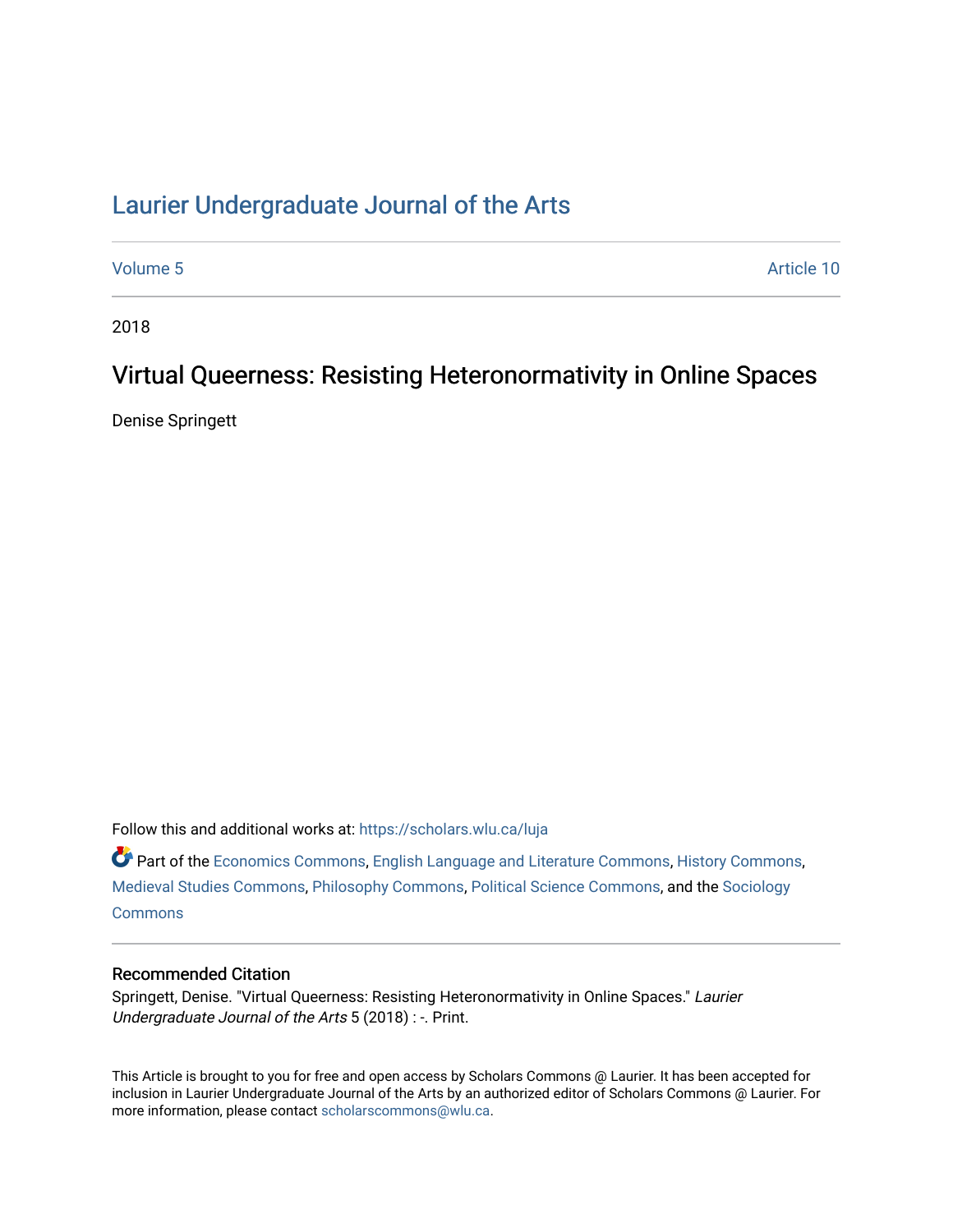Virtual Queerness: Resisting Heteronormativity in Online Spaces

## *Denise Springett*

As outlined in the first chapter of *TechnoFeminism*, many second-wave feminisms theorized technology as "an extension of patriarchal and capitalist domination" and therefore "mainly dismissed technoscience as inherently patriarchal and malignant" (Wajeman 29); however, virtual spaces can, and are, being used by individuals and groups in ways that resist heteropatriarchal constructions of sex, gender, and sexuality. By drawing on poststructuralist queer theory, this paper investigates digital publication and virtual embodiment as sites in cyberspace where the ideological frameworks of heteropatriarchy are meaningfully challenged. First, while the "coming out" narratives published in analogue memoirs often uphold the hegemony of static binary sexed, gendered, and sexual identities, the virtual space provides an opportunity to self-publish dynamic narratives of being and becoming a subject of sex, gender, and desire. In order to demonstrate the resistive potential of virtually published queer narratives, two coming-out videos by popular content creators Shane Dawson and Ricky Dillon are analyzed. Second, it is argued that virtual embodiments afforded by online profiles and avatars in Massively Multiplayer Online Role-Playing Games (MMORPGs) operate as a site for creating queer identities and practices in opposition to the static, binary definitions of sex, gender, and sexuality hegemonized by heteropatriarchy.

Heteropatriarchy as a sociopolitical system naturalizes male dominance and sexist violence in large part due to the hegemony of heteronormative ideologies of sex, gender, and sexuality (Hooks 24). That is, in order to sustain systems of male dominance, heteropatriarchy normalizes the organization of society around "man" and "woman" as defined by heteronormative configurations of sex, gender, and desire: while a "man" is male, masculine, and desires women, a "woman" is female, feminine, and is desired by/available to men. Furthermore, the heteropatriarchal gender relations are in part naturalized and sustained through privileging such practices as monogamous marriage, expressing a stable gender that aligns with the sex assigned at birth, and the biological production of children (Jeppesen 494). One way to resist heteronormative and patriarchal frameworks, therefore, is to engage in practices that destabilize dichotomous binary identities, static identities, and (re)productive sexuality.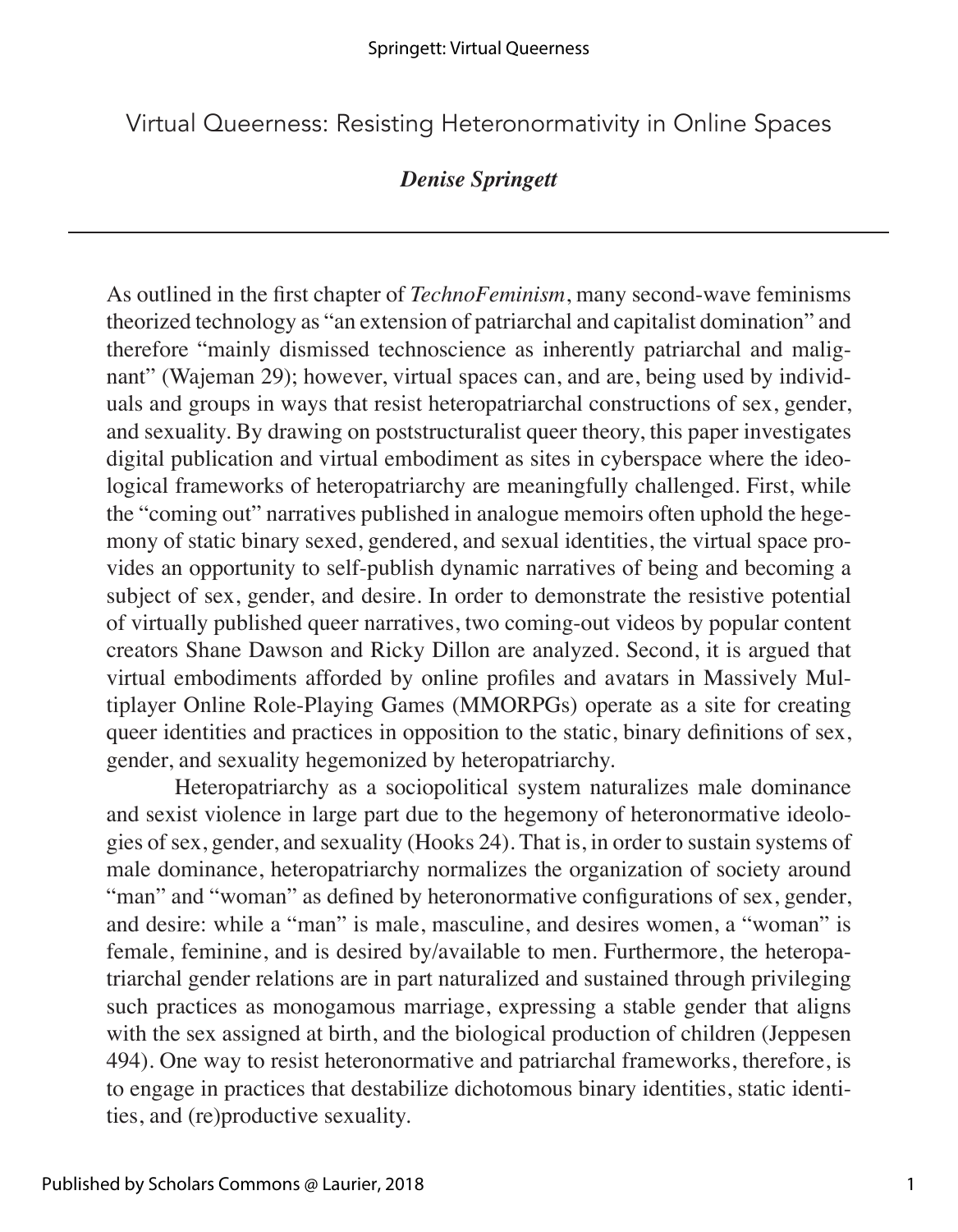One way that queer people's experiences and identities have been co-opted into a heteronormative metanarrative is through the structure of "coming out." Cover and Prosser discuss the practice of coming out as "a performative act articulating and stabilizing non-heterosexual identity" (85). Through researching the relationship between masculinity and sexual coming-out narratives in various forms, they determine five defining characteristics of coming-out narratives that support heteronormativity:

(1) feelings of isolation or loneliness as a young boy; (2) self-perceiving as masculine but as not meeting expectations of hegemonic or hyper-masculinity; (3) having always known one is gay as a child but not necessarily knowing the name for it; (4) a moment of bravery in either a first sexual encounter or in disclosing and confessing a non-heteronormative sexual identity; and (5) typically coming to a sense of belonging to a community or online community or through a coupled relationship (85).

Therefore, by perpetuating the linear timeline of coming out, the person is ultmately perpetuating a heteronormative ideology that they have a stable, but fundamentally Other identity. Importantly, print-based publications of coming-out narratives are themselves static narrations of a sexual identity because, once published, the author cannot add to or retract parts of the narrative on a regular basis. Therefore, coming-out narratives in non-virtual spaces often follow a structure that represents queer identities as static, essential, and fundamentally different from the cisgender, heterosexual norm.

Meanwhile, the introduction of virtual space, and consequential accessibility of self-publishing, created a shift in the coming-out narrative toward audiovisual formats shared via social media networks such as YouTube (Cover and Prosser 84). The shift from physical to virtual publication also creates the opportunity to continuously publish; where printed text cannot be changed once published, content creators have the ability to build upon or delete their previously published material. The ease of publication afforded by virtual space thus allows for dynamic, rather than static, narratives of sex, gender, and sexuality. The ability to publish dynamic coming-out narratives not only resists the static sexed, gendered, and sexual identity upon which heteronormativity is predicated, but it also allows people to archive their identity process rather than consolidate their experiences into one cohesive narrative. As a researcher of transgender autobiographies, Reid Lodge argues that "as trans people [...] find new platforms to tell trans stories, our conversations surrounding sex and gender expand, become more nuanced, and we are able to articulate new ways of understanding and embodying gender" (69).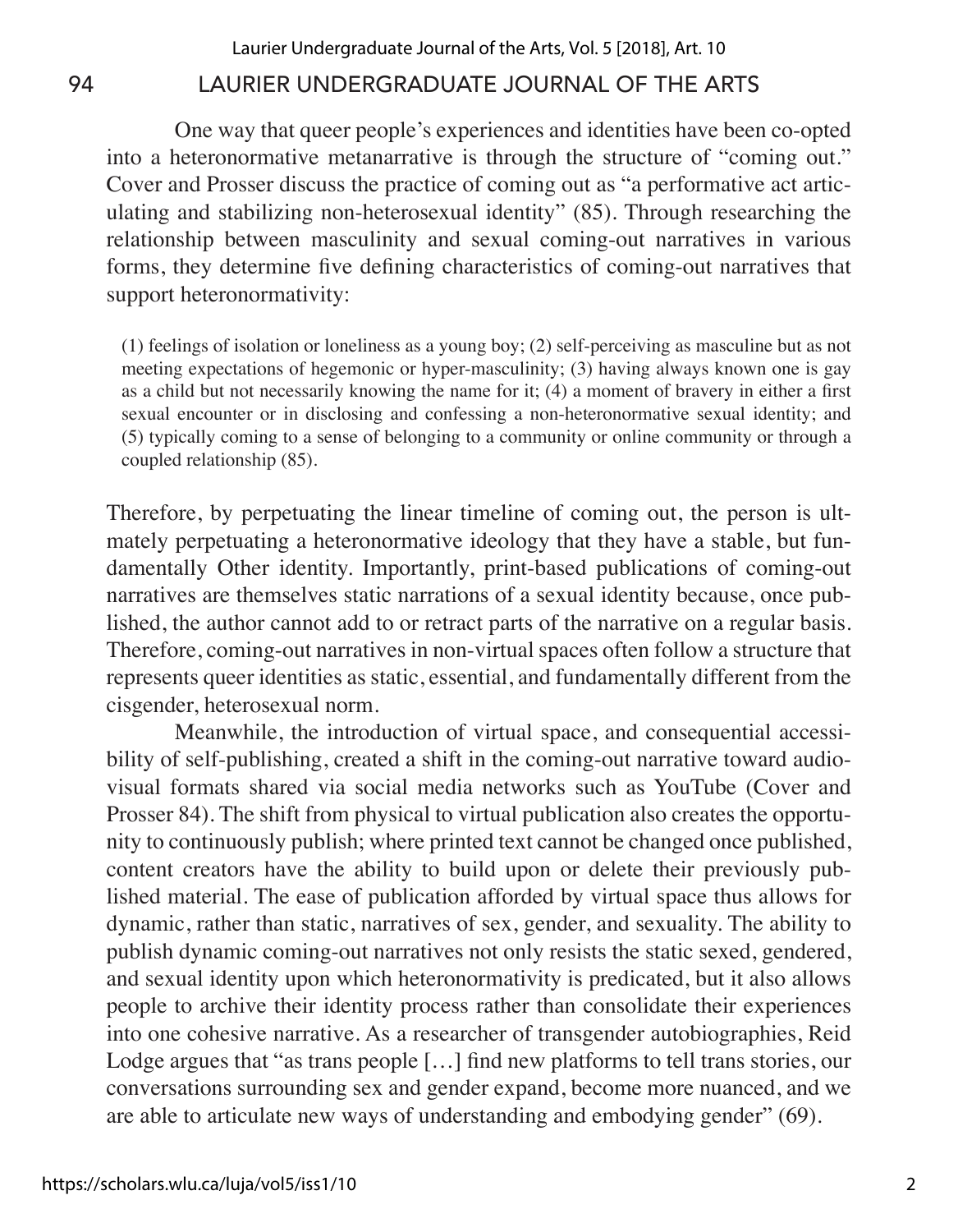## DENISE SPRINGETT 95 Springett: Virtual Queerness

The virtual space provides such new platforms where people of all genders can represent their experiences instead of having their experiences represented in a heteronormative discourse to make them legible to cis, straight people. Moreover, by accessing narratives about sex, gender, and sexuality through virtual spaces, people who benefit from heteronormativity cultivate awareness of its function in society. Engagement with non-heteronormative narratives simultaneously humanizes the Other and encourages people to question their systematic Othering in the first place. Therefore, the ability to engage in dynamic, nuanced dialogues, which are not fitted to a heteronormative narrative, provides the opportunity to resist the hegemonic understanding of static, binary identities.

YouTube videos are one example of virtual publication which present the opportunity to resist heteronormative narratives of gender and sexuality. Two specific videos that resist heteronormative coming-out narratives are Shane Dawson's video entitled "I'm Bisexual" and Ricky Dillon's video entitled "My Sexuality." Shane introduces his video by explaining that he has been "sexually confused" (Dawson 1:03) his whole life. Although this statement mimics the heteronormative discourse of always having known one is different, Shane's admission of confusion does not support heteronormative binaries. Rather, he is expressing the inability of heteronormative systems to articulate his experience of gender and sexuality. Further, he admits that he would "always wish that he was gay" (1:14). In this statement, he is describing how proclamations of essential gayness fit within the heteronormative narrative as the non-normative Other. He is expressing his desire to be sexually recognized because being the Other is still having one's identity validated by the larger social narratives. Later, Shane cites his reasoning for publishing this video: "there's a lot of coming out videos of people who are gay or lesbian and they're so confident and they're like 'I've known since I was five,' and like 'I've always been gay' … I'm not that. I don't know who I am one hundred percent" (2:20–2:48). Although Shane does not use the language of queer theory, he is expressing how the heteronormative heterosexual/homosexual binary, and its relationship to the gender binary, does not apply to his life experience because he cannot pinpoint his identity on one or the other side of the dichotomy.

Furthermore, Shane expresses the uncertainty of his identity: it is not an entity to be fully known, but rather a collection of experiences throughout his sexed, gendered, and sexual life. By describing his experience of identity as a collection of (seemingly contradictory) experiences, Shane also interrogates identity politics. That is, by questioning the certainty of his own identity, Shane implicitly challenges social hierarchies based on statically identified groups. Rather than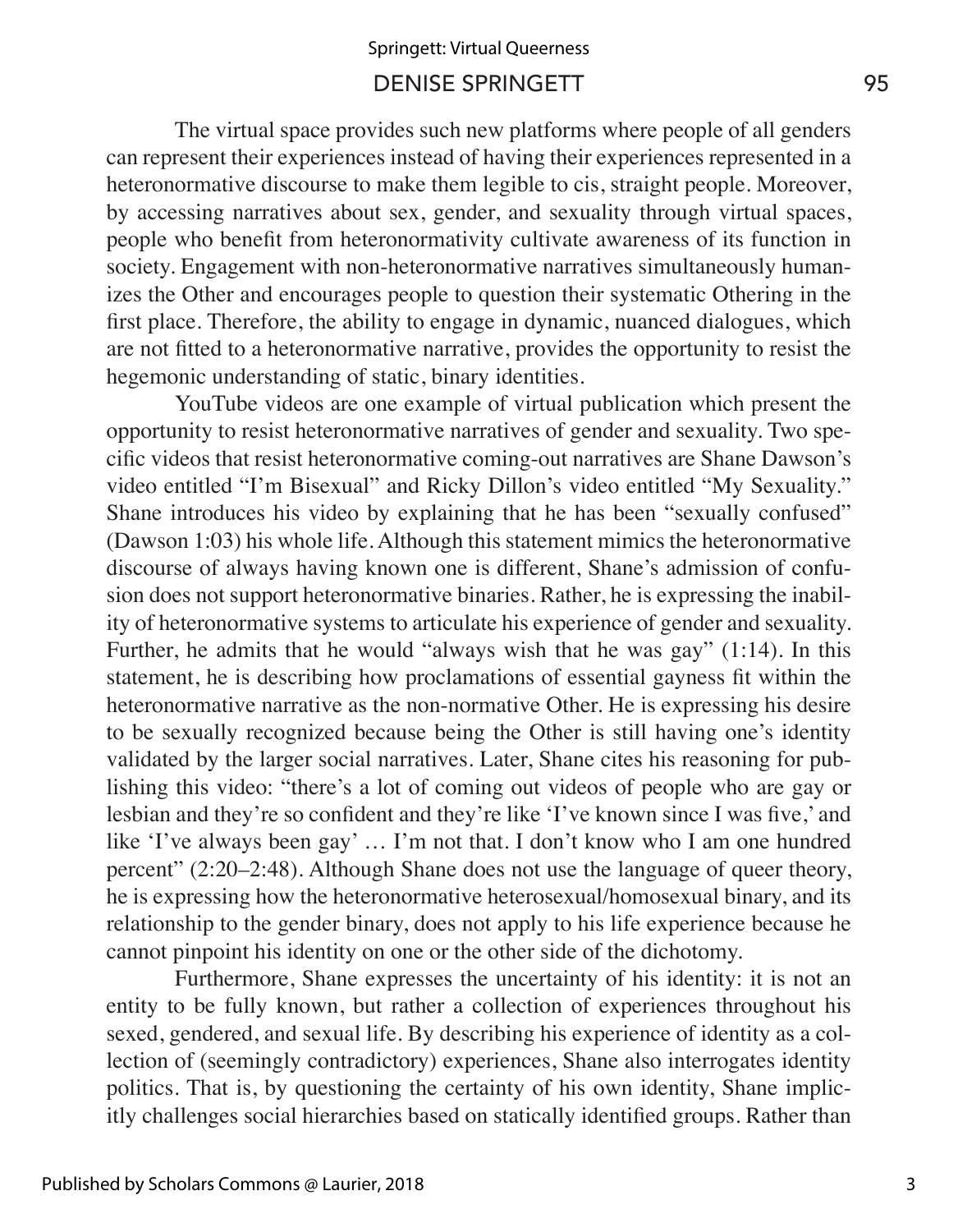express his experience of oppression due to a static identity, he tries to find a way of expressing his experiences outside of the heteronormative identity binaries. Although in claiming that he is bisexual he seems to be clearly labelling himself, bisexuality has two meanings: heteronormatively it can mean attracted to the same and opposite sex or gender, but non-heteronormatively it can simply mean attracted to two groups of people. Although Shane does not explicitly state what bisexuality means to him, his video remains useful as a queer coming-out narrative because Shane's identity and desire(s) are framed as dynamic and not wholly knowable. Resisting heteronormativity is not about turning toward a social model of sameness; rather, it is a movement against dichotomous binary identity systems that result in unequal and unjust power relations. Ultimately, Shane's video is an example of virtual publication directly challenging heteronormativity by expressing that it is not a universal model for understanding or expressing human experiences of sexed, gendered, and sexual identities.

Ricky's video similarly rejects the notion of a static and easily categorized sexual identity as he discusses his relationship to asexuality, that is, "as someone who does not experience sexual attraction" (Carrigan 93). He begins by acknowledging that "this is 'technically' a 'coming-out video'" (Dillon 0:18–0:20). His use of air quotations when making this statement, however, demonstrates an acknowledgment of the heteronormative framework he is expected to use to explain his sexuality and a signal to the viewer that this video will not follow this heteronormative narrative structure. Later, he explains that when asked about his sexual identity, his "simple answer is: 'I'm nothing; I'm none of the above'" (0:37). While Shane's bisexuality disrupts the heterosexual/homosexual binary of heteronormativity by asserting his existence *between*, Ricky's notion of "none of the above" works to disrupt the naturalized dichotomy of heterosexual/homosexual by asserting an existence separate from or *outside* the two options.

Ricky goes on to discuss his sexual and romantic experiences, saying that he has had numerous girlfriends and one boyfriend (3:45–6:03). The most significant part of the history Ricky gives about his romantic and sexual life is his confession that he was driven to date because of "society, peer pressure almost" (4:06); he explains, "all I ever knew was 'I'm a boy. I have to date a girl. I have to marry her" (4:28). In this confession, Ricky has clearly explained that he acted a particular way because of the social value placed on following heteronormative expectations of relationships. This admission of social pressure to abide by the heteronormative expectations therefore explicitly challenges the operation of heteronormativity in contemporary Western society by explaining how cis-heterosex-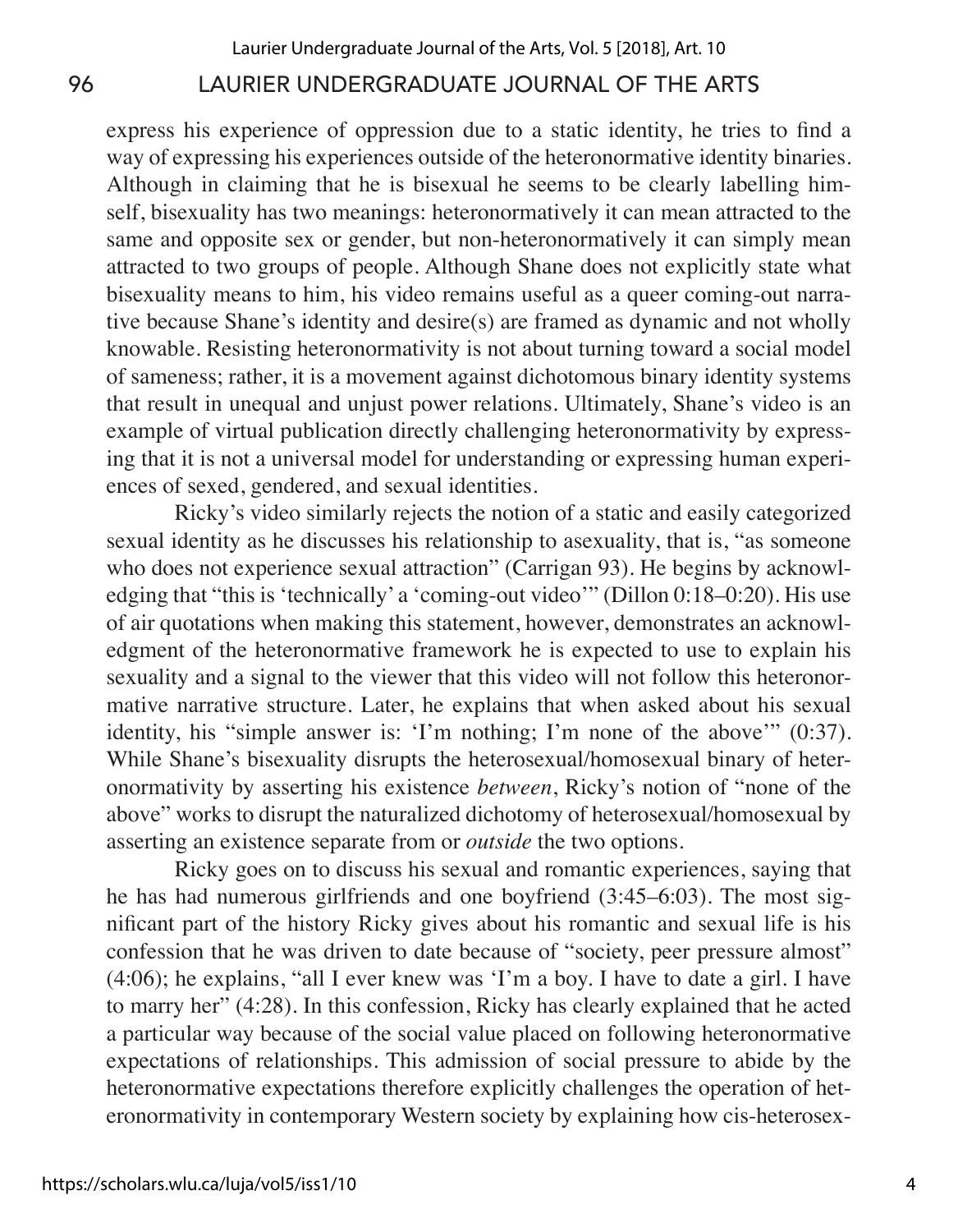## DENISE SPRINGETT 97 Springett: Virtual Queerness

uality is naturalized only because the members of a society internalize it. Finally, Ricky concludes the video by asserting "I still really am not sure. Again, adding on, this could very well change in a couple years" (8:00–8:06). This statement serves as an anti-conclusion of sorts as he is refusing to statically and definitively identify himself; rather, he uses the platform of a video blog to express his relationship to sex, gender, and sexuality at a particular moment in time while acknowledging that this relationship may change in the future. Ultimately, both Shane Dawson and Ricky Dillon use the virtual space of YouTube in ways that resist hetero-patriarchal social relations by sharing their narratives of sex, gender, and sexuality without falling into the heteronormative narrative structure of coming out.

Another way that resisting heteronormativity occurs in the virtual space is through virtual embodiment. That is, through the creation of accounts, profiles, and avatars, the virtual space provides users with "the ability to transcend bodily gender limitations and construct gender(less) identities" (Marciano 826). The multiplicity of embodied identity experiences afforded by virtual presences directly challenges the static binary identities upon which heteronormativity is predicated; one's physical body is no longer the only embodiment they navigate. Where heteropatriarchy operates by ascribing static identities to physical bodies that determine their value in a social hierarchy, virtual embodiment invites people to experience multiple embodiments and thereby makes impossible a hierarchal organization of humans based on their bodies.

In their research focused on transgender people's online experiences, Maciano et al. describe how cyberspace is employed by some transgender users as an alternative sphere to the physical world, one that offers opportunities otherwise unavailable in offline spaces (830). Notably, the researchers find that experiences in the online world are not understood as inauthentic. For instance, they report that "many transgender women who participate in the newsgroup maintain virtual relationships while hiding their biological sex [which] allow them to feel like 'real biological women' in a way that cannot be achieved in the offline world, not even by sex reassignment surgery" (830). Although this language reinforces heteronormative assumptions about dichotomous sex, gender, and sexual identities, the ability to experience multiple gendered embodiments in the virtual space provides a validation to transgender people's experiences of sex, gender, and sexuality. Furthermore, by understanding virtual embodiments as authentic identity experiences separate from a physical body, the practice directly resists the heteronormative assumption that one's identity should be legible based on physical sex characteristics. Therefore, the possibility for multiple virtual embodiments presents a site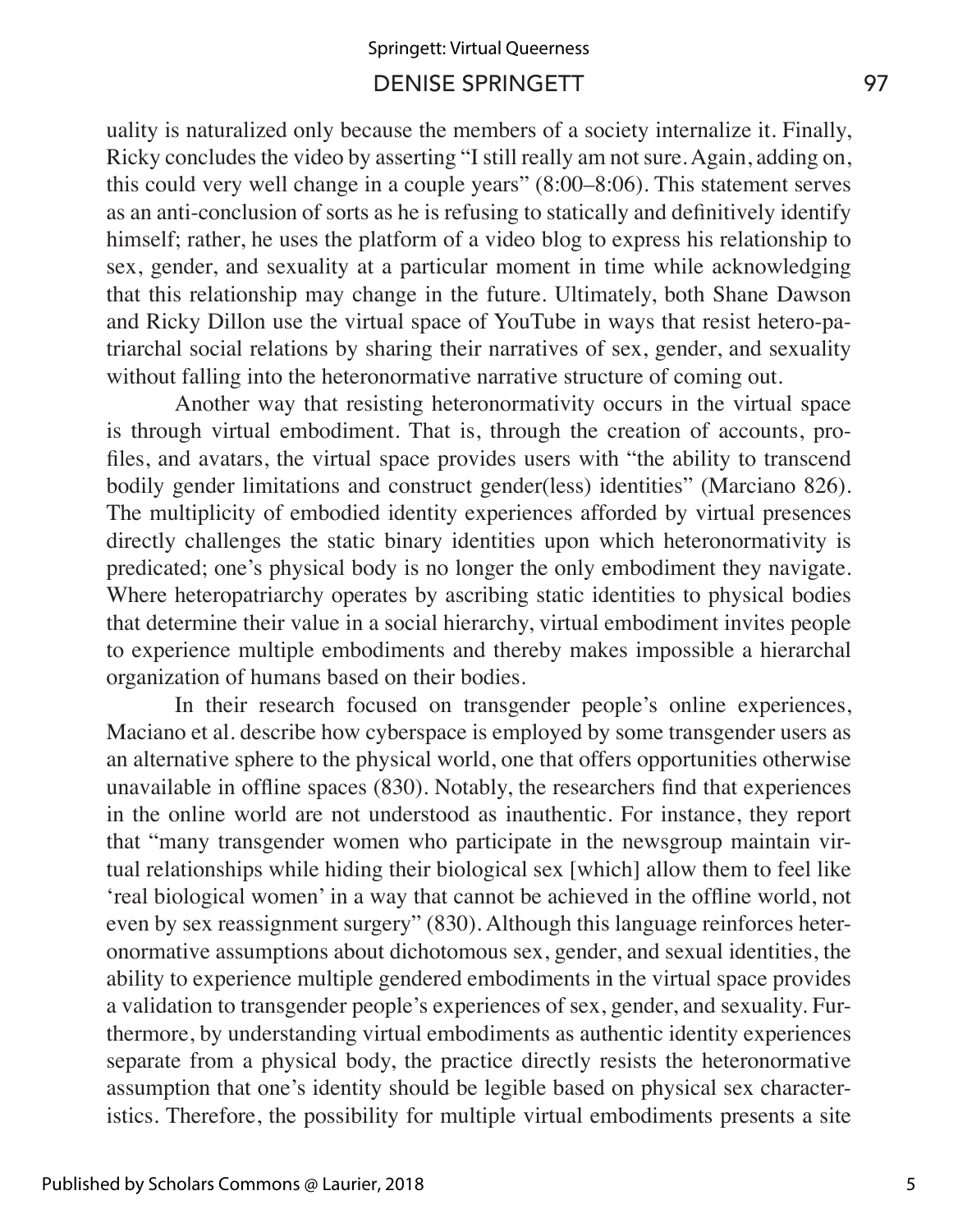for resisting heteronormative identities based on static alignment on one side of a sex–gender dichotomy.

The final aspect of heteronormativity that this paper addresses with relation to virtual spaces is the possibility for resistance afforded by cybersexuality. As stated earlier, the notion that sex is morally justified only if it is for the purpose of biological reproduction is a fundamental framework of heteronormativity (Jeppesen 494). Therefore, it is significant that virtual spaces present the opportunity for pleasurable erotic experiences that serve no reproductive function. That is, engaging with one's sexual desires over a platform that inhibits physical contact, regardless of the participants' sexes, genders, or sexual identities, works to resist the hegemony of (re)productive sex. Zek Cypress Valkyrie, researcher of cybersexuality in MMORPGs, found that "MMORPGs introduce additional (gendered) bodies, a virtual space in which to interact, and an entire community of players all of which may broaden or inhibit cybersexual experiences" (78). That is, the avatars in MMORPGs act as representations of differently sexed, gendered, and sexual virtual embodiments. The advantage that Valkyrie finds with the avatars in MMORPGs is the ability to control the avatar's actions through commands in the game: "being able to use those bodies and draw them into cybersex broadened scripts for erotic play" (83). They continue by discussing how avatars challenge heteronormative sexual standards by creating "cybersex experiences with at least four distinct bodies (two virtual and two solid)" (91). The concept of broadening sexual scripts beyond one cisgender man and one cisgender woman is significant when considering heteronormative expectations of sexuality. By expanding the possibilities for sexual interaction, virtual embodiment represents the possibility of engaging in pleasure-producing sex outside of heteronormative expectations.

Moreover, the sexual script within the games can be inscribed with new meanings and rewritten by the participants. For example, Valkyrie describes players using existing commands and adding customized text in order to give existing emotes new meaning; for example, the command for bending over could be used to mimic sexual acts between avatars (84). By taking existing commands within the game and using them in a cybersexual context, the players have the opportunity to experience sexuality outside of the monogamous (re)productive sex accepted by heteronormative society. Finally, some players develop the skill of writing new commands, called macros, for their avatars. These macros resist heteronormativity by creating the possibility of engaging in diverse and non-reproductive sexual acts between avatars. Additionally, these macros have the possibility of rewriting heteronormative gendered practices. Valkyrie describes one example of a player

6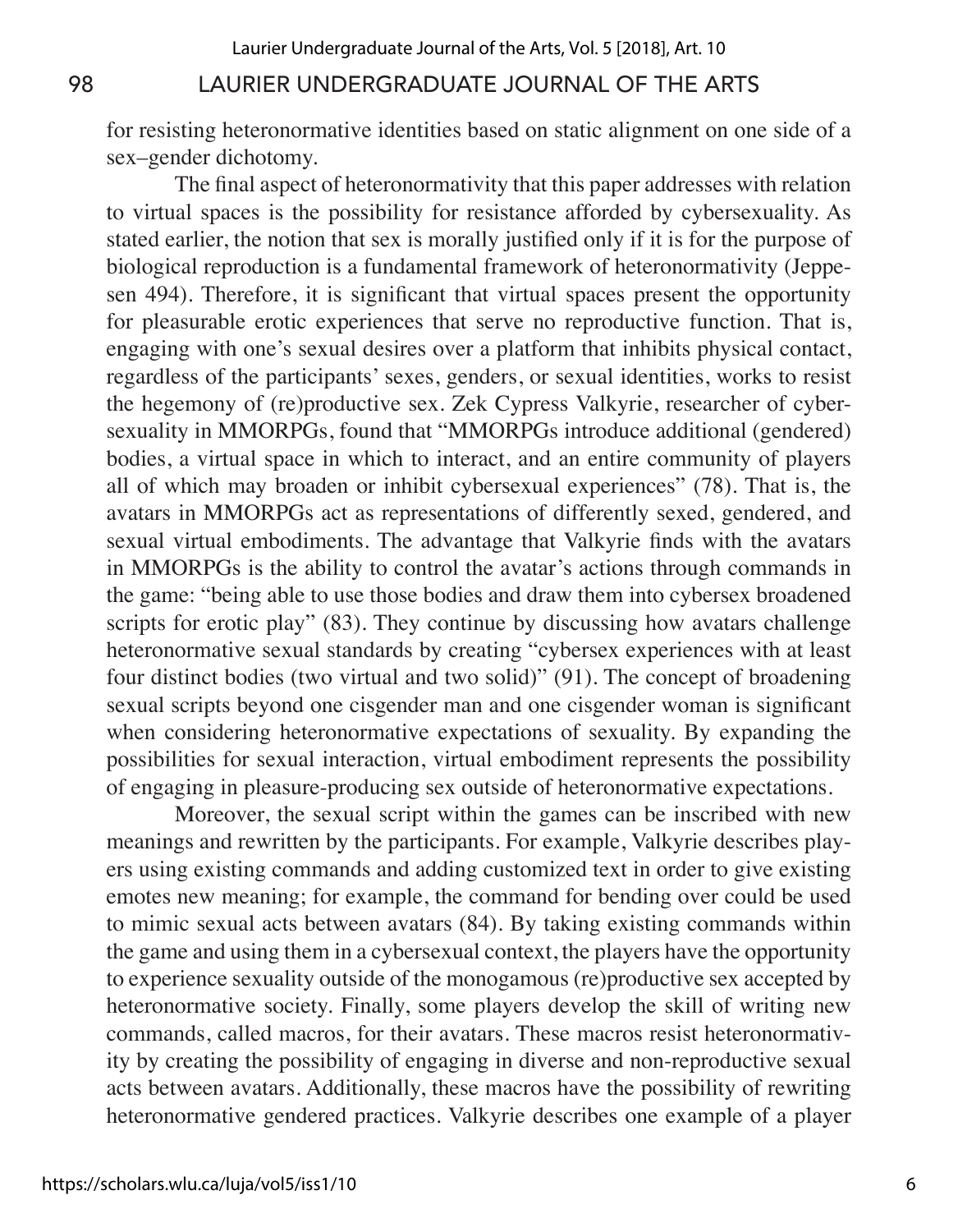## DENISE SPRINGETT 99 Springett: Virtual Queerness

who, by using a macro, was able to make their avatar pet others with affection (85). By rewriting the code of the game for their avatar, this player is ascribing a capacity for affection to their masculine character. Within heteronormative society, hegemonic masculinity is founded upon "emotional stoicism, physical toughness, and autonomy" (Way et al. 241). Since displays of affection resist the hegemonic ideal of a strong, independent, and emotionally distant masculinity, the macro that enables a masculine avatar to pet lovingly fundamentally resists the hegemony of toxic masculinity. Ultimately, the practices of cybersexuality in MMORPGs work to resist heteronormativity by first practising sexuality with more than two bodies; second, by ascribing sexually pleasurable rather than reproductive meaning to existing avatar actions; and third, by rewriting the coding of the game to practice non-heteronormative gender roles like affectionate masculinities.

To conclude, according to a queer poststructuralist perspective, the virtual space is a site of resistance against heteronormativity because the possibility for self-publication and virtual embodiment presents opportunities for dynamic and plural understandings of sex, gender, and sexuality. This paper outlines three main ways that the virtual space is being used to resist heteronormative ideology. First, although formally published experiences of queerness typically fall into a heteronormative narrative of essential difference, virtual spaces provide an opportunity for individuals to continuously write and rewrite their identity as an archived collection of experiences. As demonstrated through a discourse analysis of two popular coming-out videos, many individuals find the virtual space to be a platform where they can express their frustration with heteronormative expectations of identity. Second, the possibility for virtual embodiment encourages individuals to experience a plurality of identity: through profiles, pseudonyms, and avatars, individuals can virtually embody multiple differently sexed and gendered bodies. Finally, avatars provide a particularly rich site for heteronormative resistance because they are able to engage in non-heteronormative gender and sexual behaviors; the gestures and text in MMORPGs allow individuals to practice non-reproductive cybersex and to practise non-hegemonic gender performances such as masculinities based on love and affection rather than stoicism and toughness. Ultimately, the virtual is another realm where heteronormativity can be meaningfully challenged in heteropatriarchal cultures.